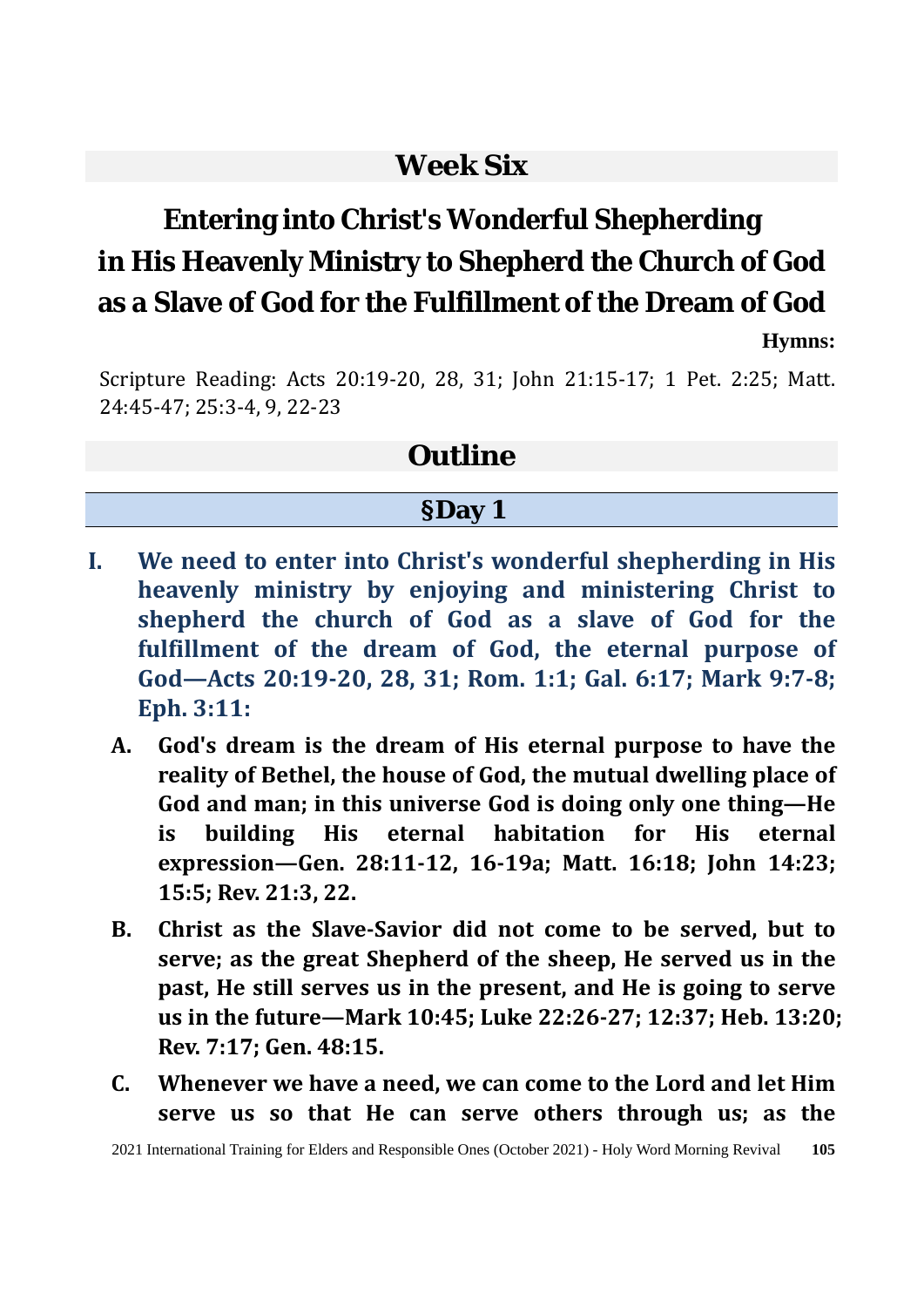**life-giving Spirit, the Slave-Savior shepherds others through us by dispensing Himself as life into us so that we can become the channel for Him to dispense Himself as life into others—Matt. 26:13; John 13:12-17; 1 John 3:16; John 10:10; 1 Cor. 15:45b; 2 Cor. 3:6.** 

- **D. Our service to the Lord in time is a preparation for our service to Him in the next age and in eternity—Matt. 25:21; Rev. 22:3:** 
	- 1. Our usefulness before God is the result of our being mingled with Him; the measure of God in us is the measure of our usefulness before Him—Col. 2:19; Heb. 13:20; Phil. 2:13; 3:8-9.
	- 2. God's only goal in time is to dispense Himself into us day by day so that we may be fully mingled with Him; all our service is a matter of God coming into us and coming out of us—John 7:37-39; 2 Cor. 3:2-3, 6, 16-18.
- **E. Christ as the Steward in God's house makes us the dispensing stewards of the mysteries of God and of the varied grace of God for the carrying out of His eternal economy, His household administration—1 Cor. 4:1; Eph. 3:2; 1 Pet. 4:10; Isa. 22:15-22.**

#### **§Day 2**

- **II. To shepherd the flock of God is to watch over the souls of the saints, being one with the Lord as the Shepherd and Overseer of their souls in His care for the welfare of their inner being and in His exercising His oversight over the condition of their real person—John 21:15-17; 1 Pet. 2:25; 5:1-6; Heb. 13:17:**
	- **A. For the sake of the flock, the elders must enjoy the Lord every day as grace and truth so that they may be dispensers of grace and truth—Eph. 3:2; 4:29; 1 Tim. 3:2b; 5:17; 2 Tim. 2:24-26; Titus 1:9.**
	- **B. For the sake of the flock, the elders need to buy the oil every day (Matt. 25:3-4, 9), to pay the price to gain more of the Spirit, by buying the truth of God's economy (Prov. 23:23), buying gold refined by fire that they may be rich toward God, buying white garments that they may be clothed with Christ by living out**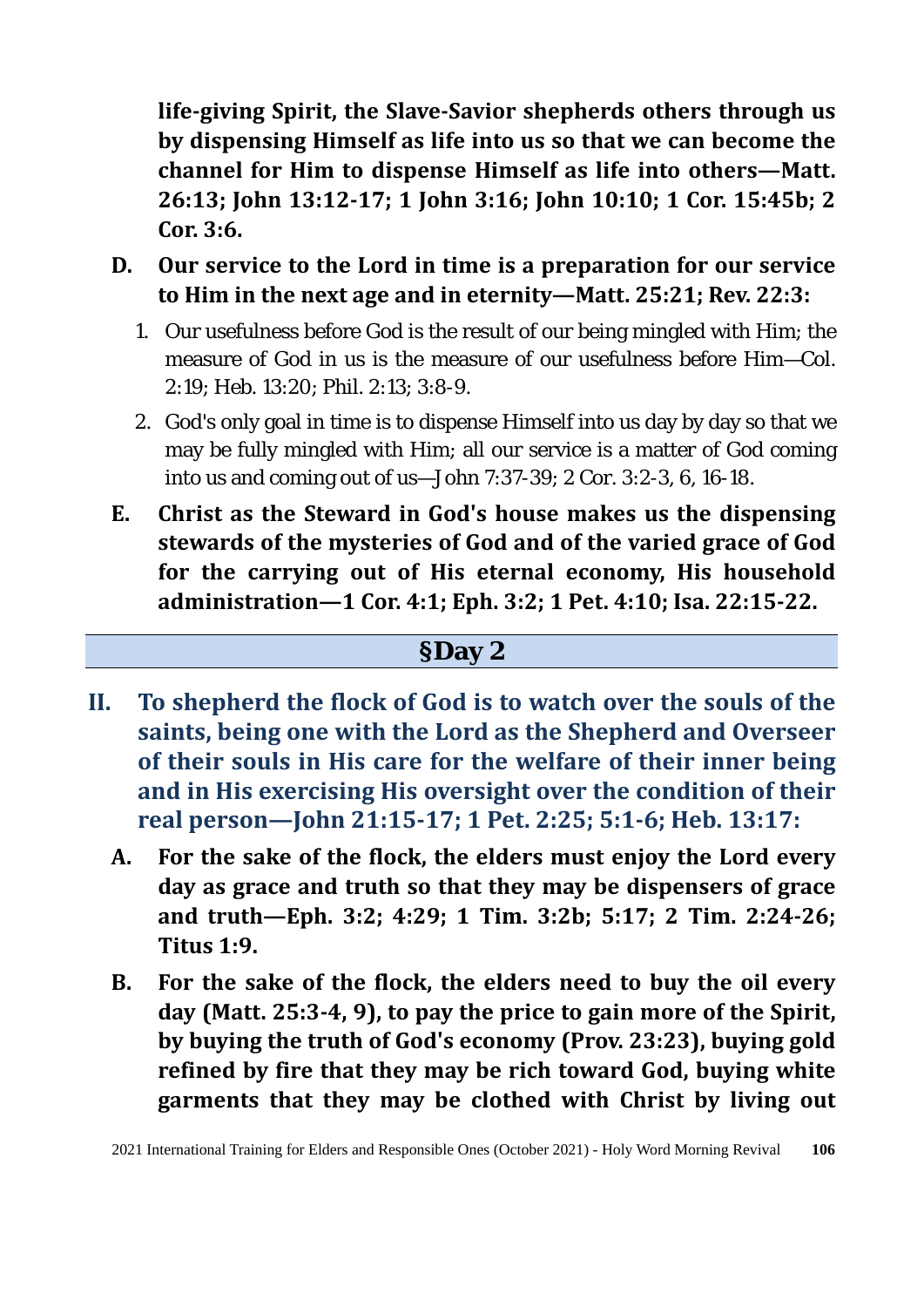**Christ, and buying eyesalve as the anointing Spirit to heal their blindness (Rev. 3:18).** 

**C. For the sake of the flock, the co-workers and elders need to be faithful and prudent slaves, taking care of the Lord's possessions and investing their spiritual gift by giving the food of the word of God, the full gospel of God's economy, to the sinners, the believers, and the churches—Rom. 1:1; Matt. 24:45-47; 25:22-23.** 

### **§Day 3**

- **III. The elders should not lord it over God's flock, which is God's possession; the churches are God's possession, allotted to the elders as their portion, entrusted to them by God for their care—1 Pet. 5:3-4:** 
	- **A. To lord it over others is to exercise lordship over those who are ruled (Matt. 20:25); among the believers we are all brothers, and only Christ is our Lord, our Master, and the Lord of the harvest (23:8, 10; Luke 10:2).**
	- **B. The elders in the church can take the leadership (not the lordship) only by becoming patterns of the flock, taking the lead to serve and care for the church so that the believers may follow—1 Pet. 5:3; 1 Thes. 5:12-13; 1 Tim. 4:12; 5:17.**
	- **C. We should not tell the saints where to live, what to do, or where to go without directing them to pray so that we can honor Christ as the Head of the Body:**
		- 1. Any decisions that you make by yourself for others are an insult to Christ as the Head of the Body; none of us should ever tell others where they should go; what an insult this is to the Lord!—Col. 2:19; Eph. 4:15-16.
		- 2. If you have told others where to move, you must repent and ask them to forgive you because you gave them instructions about what they should do; to do this is to usurp the position of the Lord and to make yourself the Lord.
		- 3. Concerning any move you make in the Lord's recovery, you must go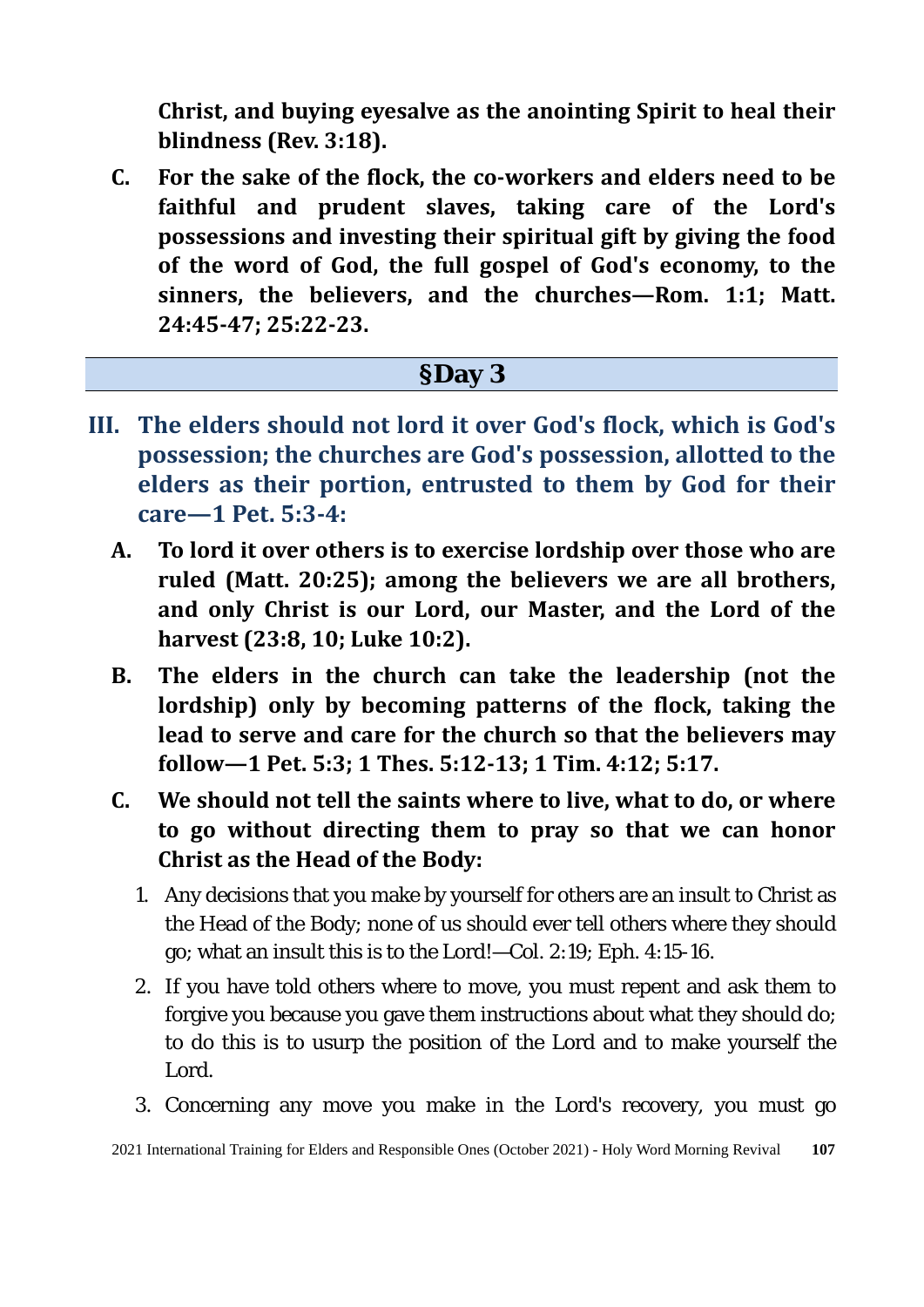directly to the Lord Himself and pray; you must have the assurance that the Lord is sending you; everything must be brought into the presence of the Lord, and everyone should pray until he is clear about the Lord's leadings—Mark 1:35-38; 2 Cor. 2:12-14.

- **D. We also need to check whether the leading we have from the Lord corresponds to the feeling of the Body—Acts 13:1-4a; 21:4, 11:** 
	- 1. If the leading ones, after much prayer, are truly burdened about a certain matter, through fellowship they should pass on their burden to the saints and ask the saints to pray; eventually, the saints will receive a personal leading from the Lord, and they may move accordingly.
	- 2. If you move to a place without prayer and fellowship, you will be shaken when tests, afflictions, and persecutions come; if you pray and fellowship, you will have the assurance that the Lord sent you there, and you will never regret your move, no matter what the outward situation may be.

### **§Day 4**

#### **E. We need to be careful about directing or controlling the young saints related to their marriage—Matt. 19:5-6:**

- 1. In the church life all we can do concerning the young people's marriage is to minister life to them; we must help them to look to the Lord's leading, to learn how to walk in the Spirit, and help them not to indulge in lust or to have their own taste or choice—Gen. 2:21-24; 24:64-67; 49:31.
- 2. We should not try to conduct them into a marriage or match them; only the Lord knows who is a good match for another person; we do not know.
- 3. We do not control and, even the more, we do not conduct or indicate what brother or sister might be best for them; if we leave this matter to the Lord and pray for the ones concerned, we will save the church much trouble.
- 4. On the one hand, we should not interfere with them; on the other hand, we have to help them in morality, in life, in human living, in taking care of the future, concerning their parents, and even in praying and seeking the Lord concerning the one whom they marry not being their choice.

### **§Day 5**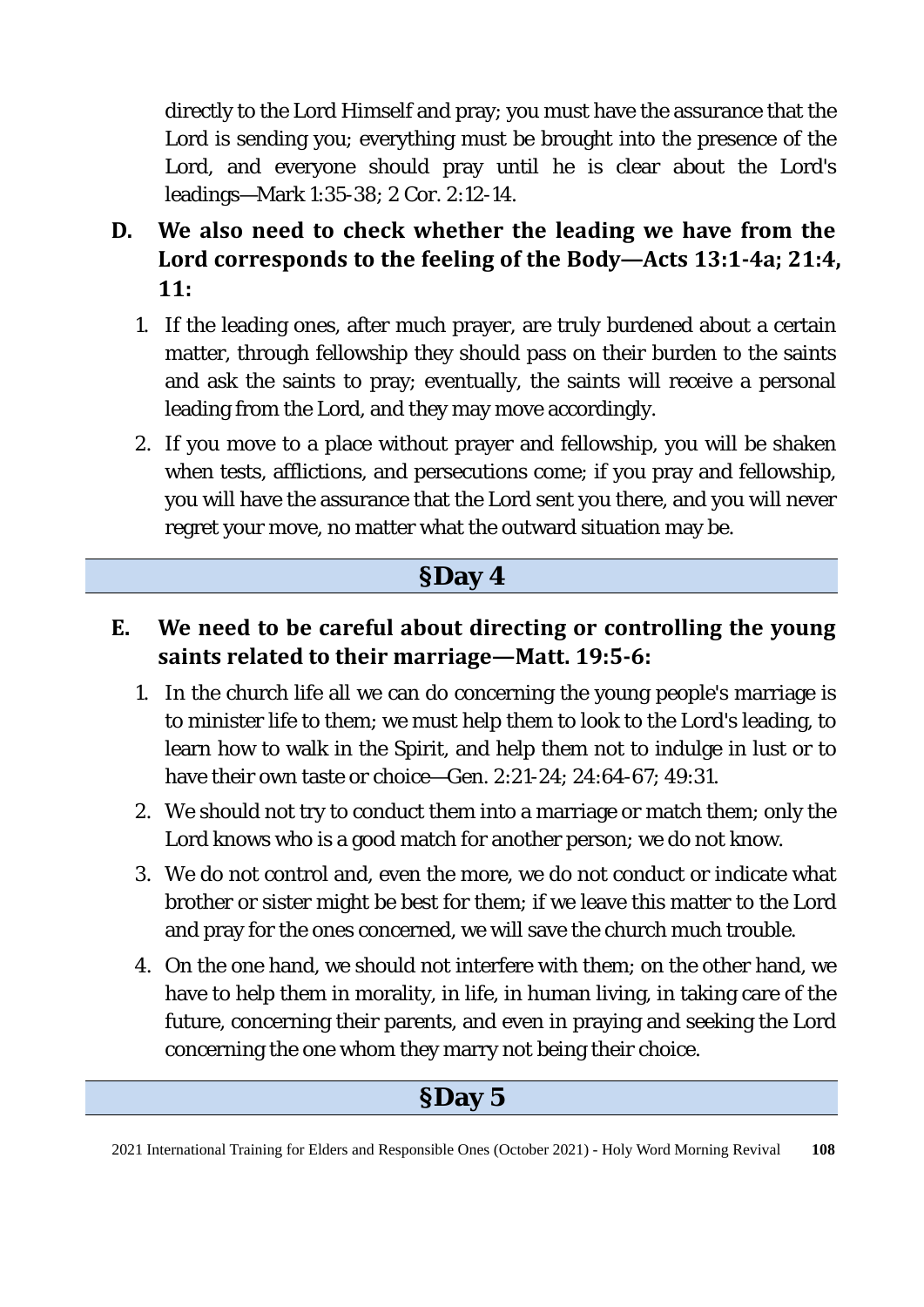- **IV. We need to take care of the saints in everything and in every way for the dispensing of Christ into them:**
	- **A. The elders must minister Christ to meet the need of all kinds of people, contacting and visiting them regularly and inviting them to their home for meals—1 Tim. 5:1-2; 2 Chron. 1:10; Col. 1:28-29; Jude 12; John 12:1-11.**
	- **B. We must contact the saints and minister Christ to them as the sin-dealing life; the life of Christ is a life that deals with sin, a sin-dealing life—Lev. 10:17:** 
		- 1. If we are going to minister Christ to a person who has been committing sins, we have to trust in the Lord that we may have the grace with the Spirit to soften his hardened heart—Rom. 2:4; Titus 3:3-4; cf. Heb. 3:13.
		- 2. We do not need to mention his weakness, fault, or sin, because the life of Christ ministered into him will heal him, killing the germs, destroying the problems, and building up a permanent, lasting oneness of the Spirit.
		- 3. We have to do our best to recover a fallen saint; even if it took eight months or a year to get one or two sinful saints recovered, this would be a great thing—Gal. 6:1-2; 1 John 5:16a.
		- 4. This is to bear away the iniquity and solve the problems of the people of God; furthermore, this kind of ministry by the Spirit and in love will maintain the oneness of the Spirit in the church life—Col. 3:12-15.

### **§Day 6**

- **V. In their fellowship with one another, the elders need to be restricted in their speaking—John 6:63; Acts 6:10:**
	- **A. Those who cover others' sins, defects, and shortcomings enjoy, gain, and receive blessing, but uncovering brings in a curse—Prov. 10:12; James 5:19-20; Gen. 9:21-27.**
	- **B. The elders need to realize that in their shepherding, they have to cover others' sins, not to take account of others' evils—1 Cor. 13:5-7.**
	- **C. Love covers all things, not only the good things but also the bad things; whoever uncovers the defects, shortcomings, and sins of**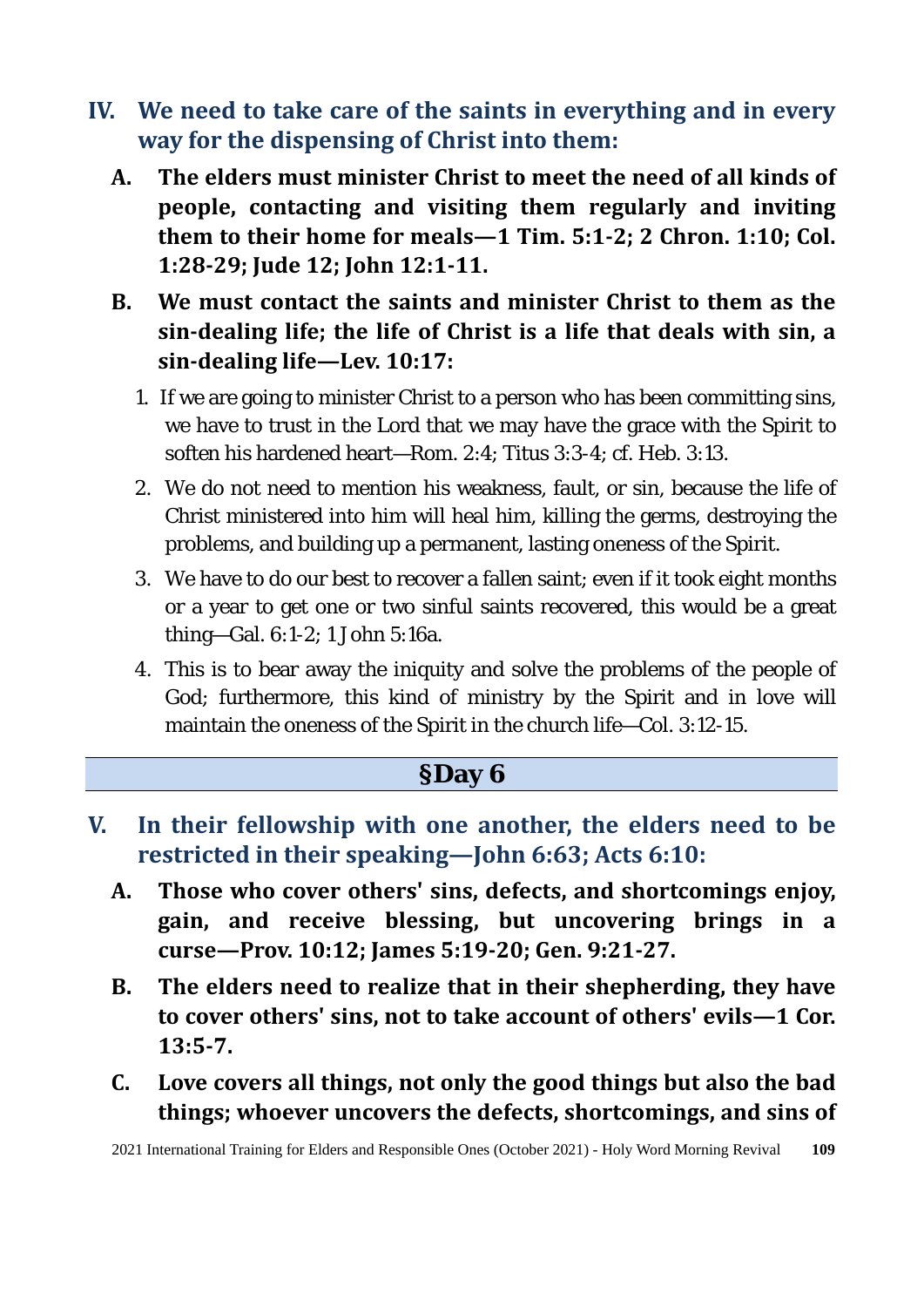**the members of the church is disqualified from the eldership—cf. Matt. 24:49.** 

- **D. The elders should not speak reviling words (to revile is to rebuke or criticize harshly or abusively; to assail with abusive language); those who take in reviling words bear the same responsibility as those who speak reviling words; in order for the church to maintain the oneness, the brothers and sisters must withstand reviling words—1 Cor. 6:10; cf. Num. 6:6; Lev. 5:3.**
- **E. The consciousness of sin comes from knowing God; in the same way, the consciousness of reviling words comes from the knowledge of the Body; reviling words are opposed to the testimony of the Body—1 Cor. 1:10.**
- **F. God will never entrust authority to those who by nature like to criticize others; the elders, on the one hand, should have a clear sight over the people with much discernment, and on the other hand, they should be blind spiritually—Eph. 4:29-32.**
- **VI. The organic maintenance of the golden lampstand is Christ's heavenly ministry to cherish the churches in His humanity and nourish the churches in His divinity to produce the overcomers through His organic shepherding—Rev. 1:13; 2:7; John 10:11, 14; 1 Pet. 2:25; 5:4; Heb. 13:20.**
- **VII. The goal of Christ's wonderful shepherding in His heavenly ministry is to build up the New Jerusalem for the accomplishment of the eternal economy of God; for eternity we will enjoy the Lamb, who is in the midst of the throne, shepherding us and continually guiding us to springs of waters of life—Rev. 7:13-17.**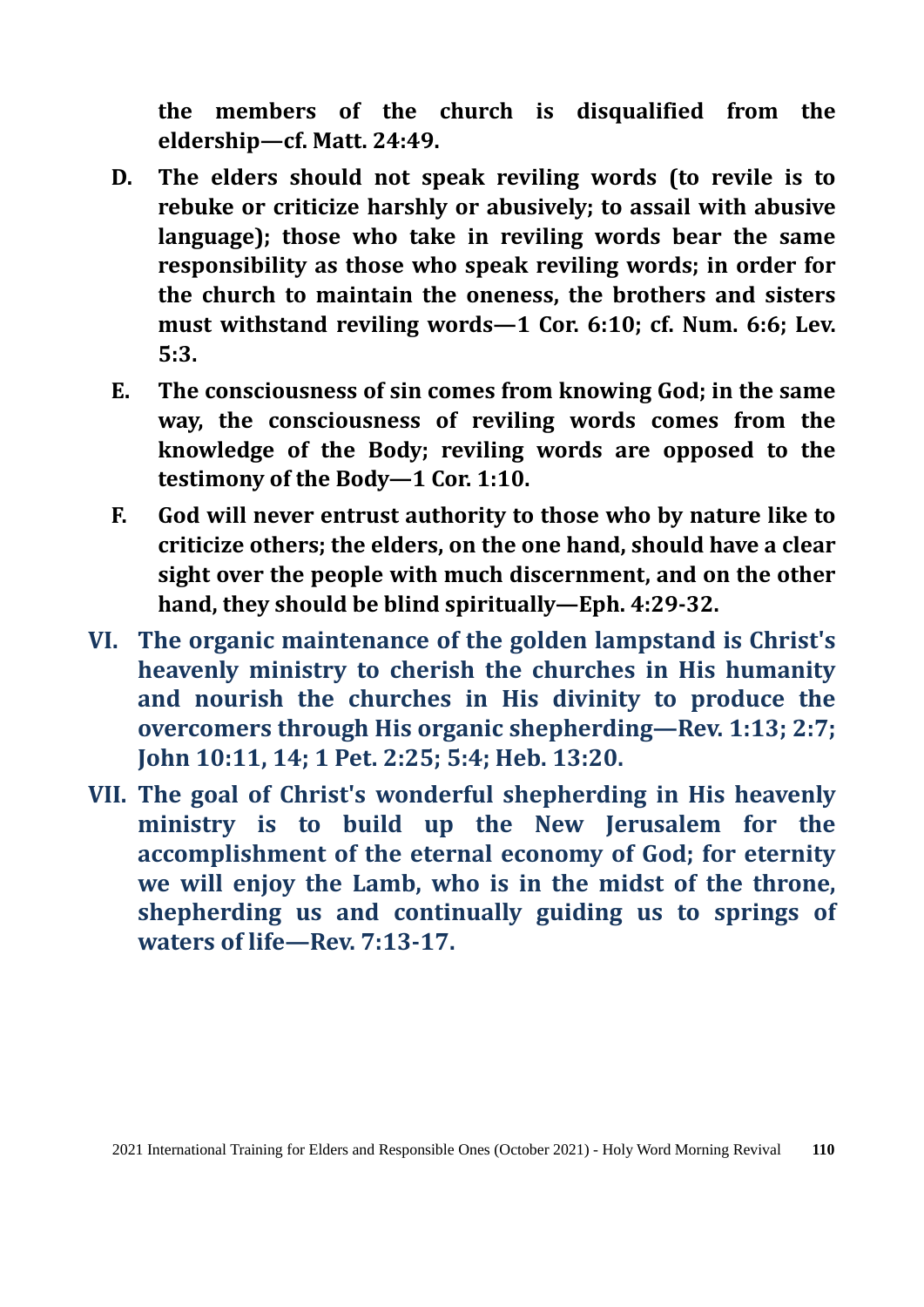#### **Morning Nourishment**

- Mark 10:45 For even the Son of Man did not come to be served, but to serve and to give His life as a ransom for many.
- Luke 22:26-27 …Let…the one who leads [become] like the one who serves….I am in your midst as the one who serves.
- 12:37 …When he comes, …he will gird himself, …have them recline at table, and…serve them.

Three passages [in Mark and Luke] help us see how Christ served us in the past, still serves us in the present, and is going to serve us in the future. Mark 10:45… mentions that the Son of Man came to serve everybody. Whoever comes to the Lord, the Lord always serves them. The Lord feeds the hungry; He heals the sick ones. Without regard to the time and place, the Lord always serves us. The highest service of the Lord was giving His life as a ransom for many. He gave His life to serve man.

Luke 22:26-27…concerns Christ serving His disciples. "I am in your midst as the one who serves." We should remember that the Lord is among us to serve us. This is grace!

Luke 12:37… is too gracious! How can this be possible? However, the Lord said He will serve us again in the future. Have we ever asked Christ to serve us? Some brothers have said that their prayers are too cold and that they have to do something to stir themselves up again. At such times they should realize that Christ can serve them in that very matter. Some have felt that they have no interest in the Bible and worry about what they should do the next day. They should realize that in that very matter, Christ can serve them also. (CWWN, vol. 17, pp. 191, 193-194)

### **Today's Reading**

The bread before us at the Lord's table clearly demonstrates how Christ has served us. His body was broken for all of us. The meaning of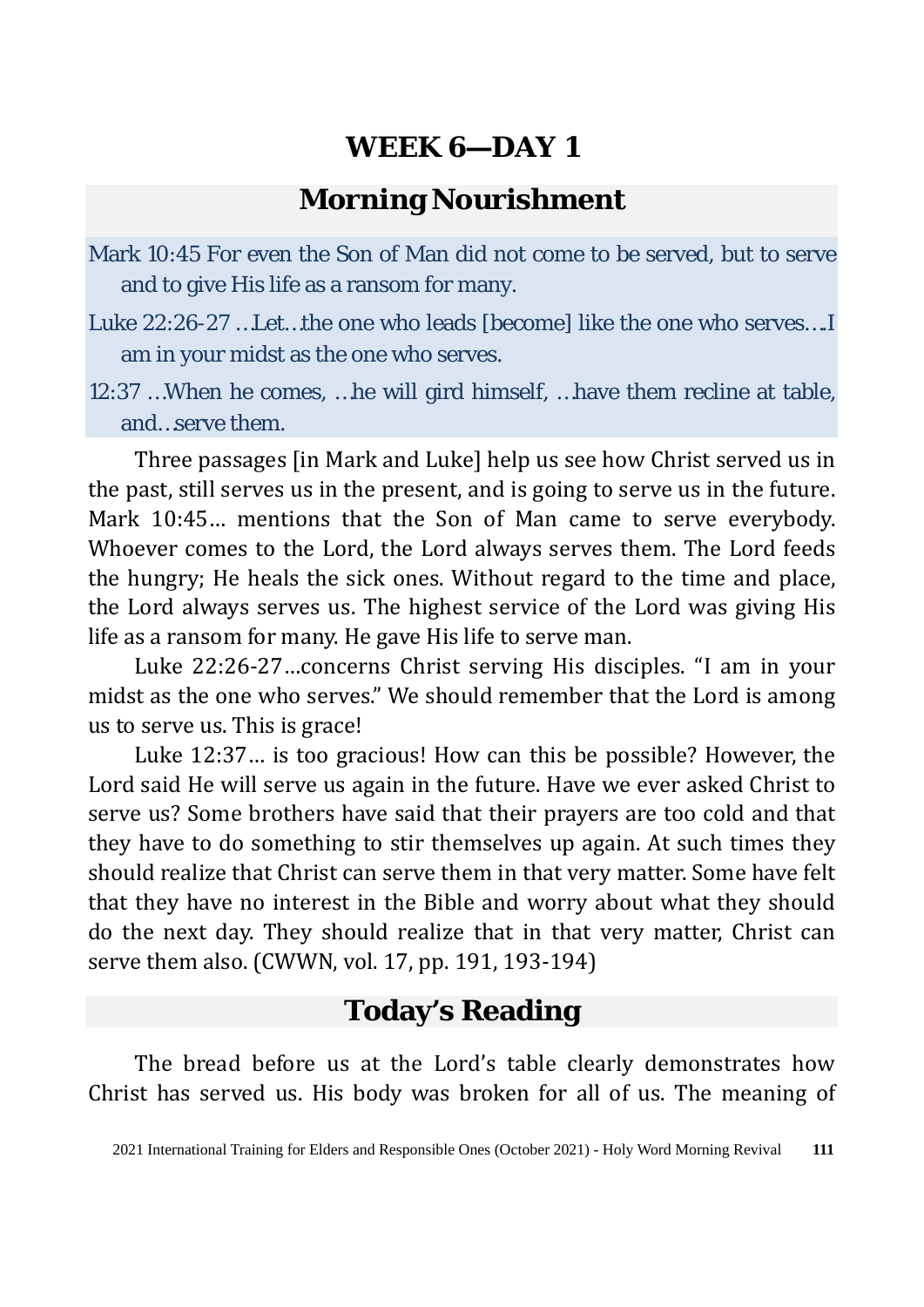salvation is that Christ serves us first, and then we serve Him. His serving does not end with the cross. Even now He is among us to continue His service. Whenever we have a need, we ought to come to the Lord and let Him serve us. (CWWN, vol. 17, pp. 191-192)

God has put us in time in order to train us and make us useful for eternity. Time is like a school; it is a place where we receive spiritual training and education. Our spiritual training and education in time will make us useful to God in eternity…. Our service in time is a preparation for our service in eternity. If we learn our lesson well, the Lord will entrust us with greater works when He comes back [cf. Matt. 25:21]. Today is the time for us to learn; our proper service does not begin until the Lord comes back…. Revelation 22 tells us that we will serve God in eternity (v. 3). God places us among His children today in order for us to serve together with all of them. I say again: Our service in time today is a preparation for our service in eternity.

On the day that we were saved, the Lord put His life within us. Thereafter, He has been training us step by step by means of specific instances, so that we would learn to cooperate with God and be mingled with Him. God wants to mingle His nature into man and make man useful in His hand. The measure of God in us is the measure of usefulness we have before Him. When the measure of God increases, our usefulness also increases. His measure does not increase merely through studying the Bible and prayer; He mingles Himself into us through the things we do. All spiritual usefulness comes from God's life being mingled into us. In fact, our usefulness before God is nothing other than the result of the mingling of His nature within us; that which is mingled into us becomes our spiritual usefulness. When God mingles Himself into us, the expression of such a life becomes our usefulness….God's only goal in time is to dispense His element into us day by day. (CWWN, vol. 37, pp. 181-182)

Further Reading: Life-study of Genesis, msgs. 68-69, 77, 120; CWWN, vol. 37, chs. 2, 29; Life-study of Isaiah, msg. 42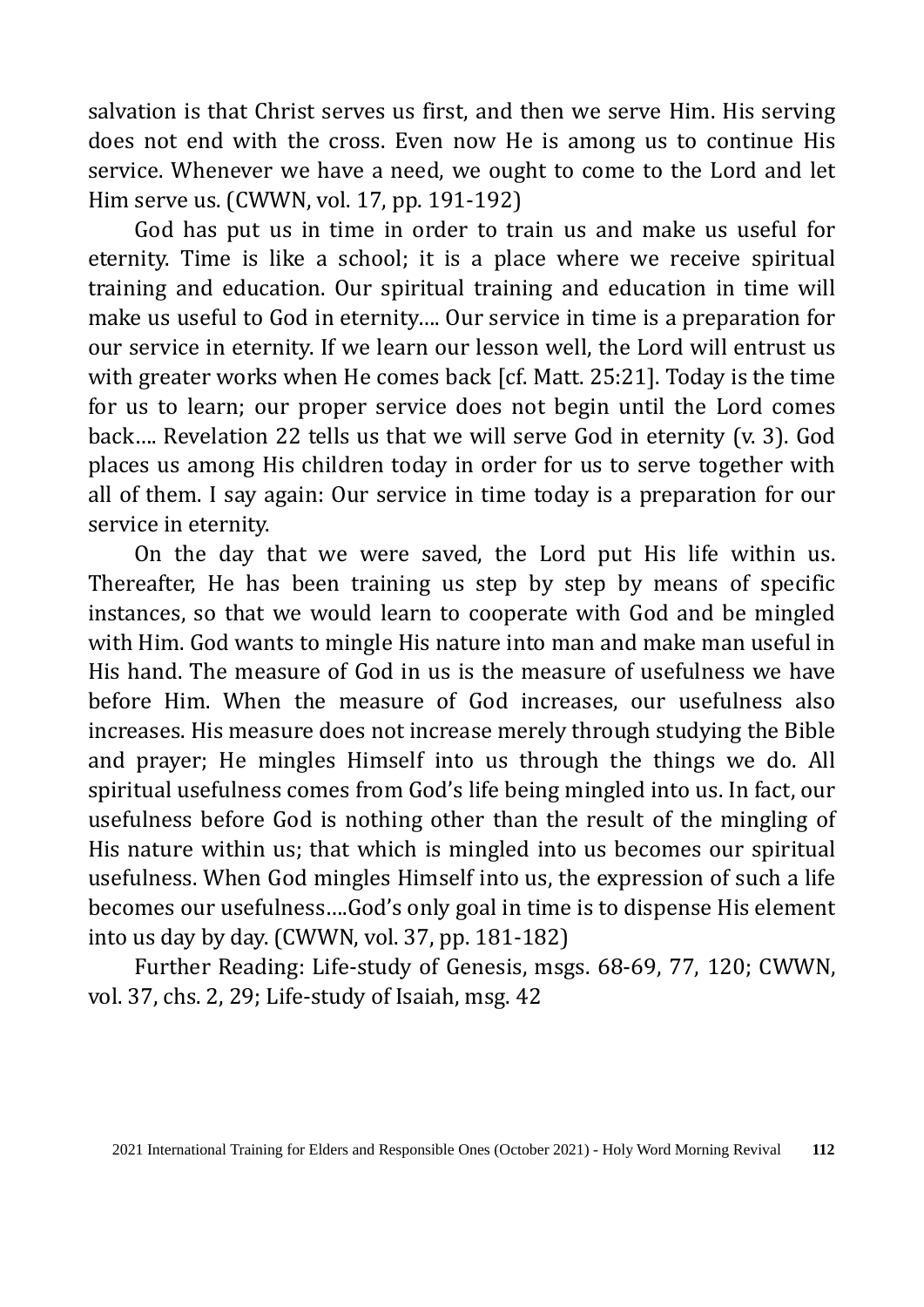### **Morning Nourishment**

- 1 Pet. 2:25 For you were like sheep being led astray, but you have now returned to the Shepherd and Overseer of your souls.
- 5:4 And when the Chief Shepherd is manifested, you will receive the unfading crown of glory.

Peter was so impressed with [the] commission of the Lord [to shepherd His sheep] that in [1 Peter] he tells the believers that they were like sheep being led astray, but they have now returned to the Shepherd and Overseer (Christ) of their souls (2:25). Christ's shepherding of His flock includes His caring for their outward things and also their inner being, their souls. He takes care of the things concerning their souls by overseeing their souls. Christ indwells us to be our life and everything, but He is also overseeing, observing, the condition and situation of our inner being. He shepherds us by caring for the welfare of our inner being and by exercising His oversight over the condition of our soul, our real person.

Peter exhorts the elders to shepherd the flock of God among them so that when the Chief Shepherd is manifested, they, the faithful elders, will receive the unfading crown of glory (5:1-4). (CWWL, 1994-1997, vol. 4, "Crystallization-study of the Gospel of John," p. 448)

### **Today's Reading**

To be filled with the Spirit in our soul requires that we pay the price to deny our self in every aspect of our living. How much we deny the self determines how much room we give to Christ and how much oil we buy. In our daily life and in every matter, we all need to pay the price by denying our self to gain more of the Spirit as the oil. As a result, Christ will make His home in our heart, spreading Himself into all the parts of our inner being. Eventually, our being as the vessel to contain Christ will be completely filled with the Spirit as the oil.

<sup>2021</sup> International Training for Elders and Responsible Ones (October 2021) - Holy Word Morning Revival **113**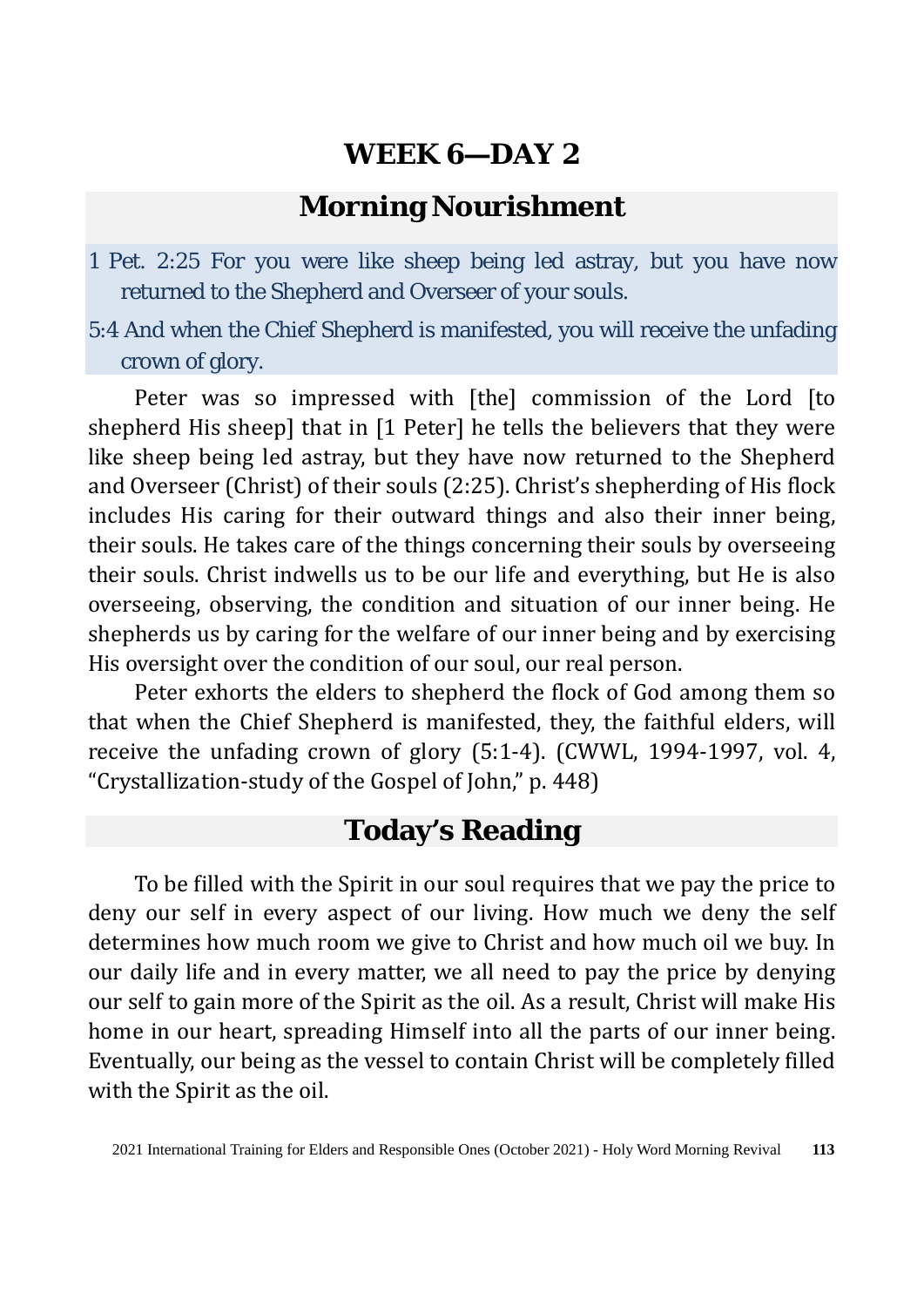We have Christ in our spirit as the lamp, but our soul as the vessel may be filled with many useless things. We need to pay the price to throw out all these things. The more we empty our vessel in this way, the more Jesus as the oil comes into it. The oil is in our spirit, waiting to invade and penetrate our mind, emotion, and will. If we afford an opening in our soul, the oil will come in. The more we empty and unload our vessel, the more room we will afford for the divine oil to fill us. Christ is making His home in our heart until we are filled unto all the fullness of God. To be filled is to have the oil in our vessel. This is our need today. (CWWL, 1972, vol. 1, pp. 545-546)

Matthew 24:45 tells us the way to serve; it is to "give them food at the proper time." Give them food refers to ministering the word of God and Christ as the life supply to the believers in the church. Our speaking in the meetings and our visiting people in their homes to minister Christ to them is our giving them food. Toward ourselves, we must deny our soul and follow the Lord in spirit, and toward others, we must learn to always minister the word of God and Christ as the life supply.

A young person should not make an excuse and say, "I cannot feed others; I need them to feed me." The Lord will not accept this excuse. If the young ones enjoy the Lord and experience Him day by day, they will have some riches that they can minister to their parents. When a young sister comes home from a meeting, her father may be in need of food, and the next day at the breakfast table he may be in need again. At such times there is no need for the young sister to teach her father. She can simply pass on to him something of the nourishment of Christ that she has received. This is to give food to a member of the Lord's household at the proper time. Such a sister will also be able to feed her classmates at school and even her teachers. She will even be able to speak something in the church meetings and feed the whole congregation. (CWWL, 1970, vol. 1, p. 228)

Further Reading: CWWL, 1994-1997, vol. 5, "The Vital Groups," chs. 4, 11; CWWL, 1994-1997, vol. 4, "Crystallization-study of the Gospel of John," ch. 13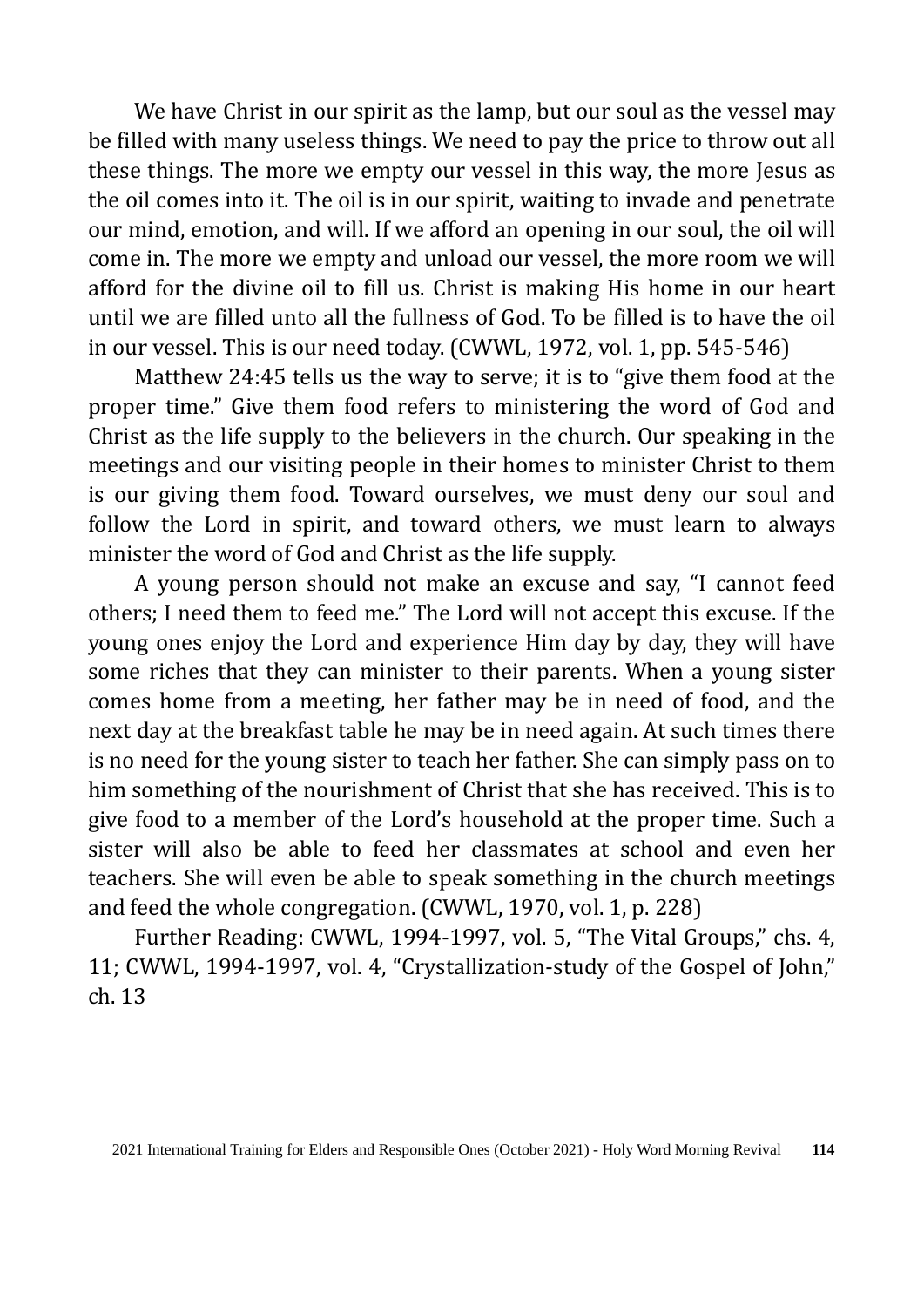### **Morning Nourishment**

1 Pet. 5:2-3 Shepherd the flock of God among you, overseeing not under compulsion but willingly, according to God; not by seeking gain through base means but eagerly; nor as lording it over your allotments but by becoming patterns of the flock.

Any decisions that you make by yourself for others are an insult to the Spirit. If you have done this, you must repent and, if necessary, ask the others to forgive you because you gave them instructions about what they should do. None of us should ever tell others where they should go. What an insult this is to the Lord! Who are you? Who authorized you to make suggestions to others? You need to help the others to contact the Lord. Young brothers and sisters, you need to pray. Yes, we are burdened and led of the Lord to work on the campuses. But the young people must bring this matter to the Lord, pray, and offer themselves to the Lord once again, saying, "Lord, I want to go on with You. Lord, where do You want me to go?" Everyone must pray until he is clear about the Lord's leading. Do not expect others to instruct you where you should go. That is organization, religion. Every one of us, from the leaders to the least among us, must be brought into the presence of the Lord to contact Him. Yes, the Lord is moving to the campuses, but perhaps in His sovereignty He will not allow you to go. He may lead hundreds of others to go, but He may tell you to stay where you are. This will be a proof that what is taking place among us is not a movement but absolutely a matter of the Lord's leading. (CWWL, 1977, vol. 2, "The Spirit and the Body," pp. 285-286)

### **Today's Reading**

We all must go into the presence of the Lord and pray for some time….We are not in any kind of movement. Everything must be brought into the presence of the Lord. I cannot go to the Lord for you; you must go to the Lord yourself. We all must learn this lesson that no one can go to the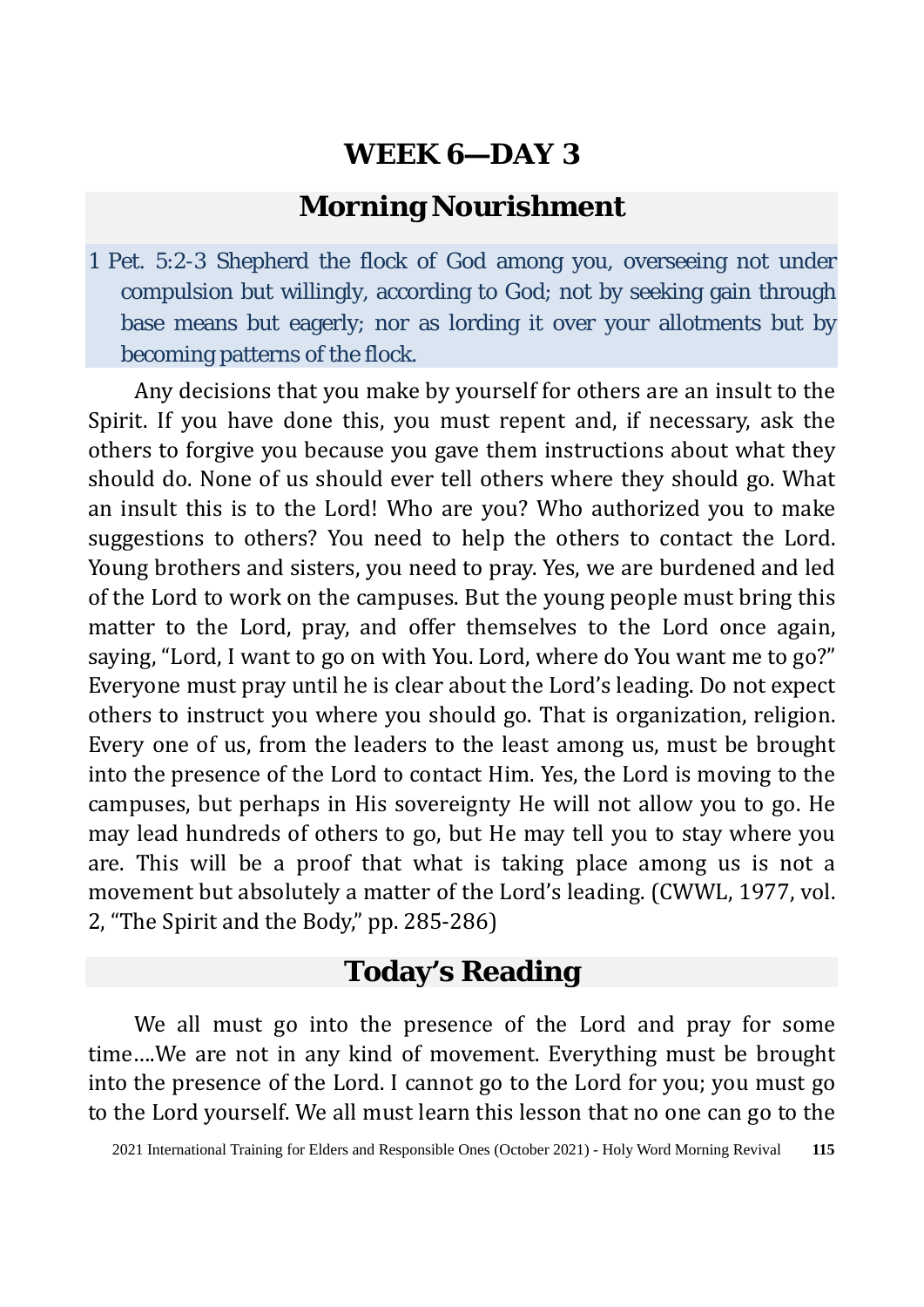Lord for someone else. That is the clergy-laity hierarchy.

Do not say, as if it were a mere slogan, "I am following the flow." The real flow is the Lord Himself. How wrong it is to stir up a movement! That is an insult to the Lord. It is an offense to Him. There must never be a movement among us in the Lord's recovery….Concerning any move you make in the Lord's recovery, you must go directly to the Lord Himself and pray…. You must have the assurance that the Lord is sending you….We all must be clear concerning the Lord's leading to this extent. None of us should give any instructions to others or make decisions for others. Do not take orders from anyone, and do not give orders to anyone. Go to the Lord and pray. This is the proper way.

Suppose the leading ones, after much prayer, are truly burdened about a certain matter. What they should do then is through fellowship pass on their burden to the saints and ask the saints to pray. Eventually, the saints will receive a personal leading from the Lord, and they may move accordingly. In this way no one will be individualistic or rebellious. This is why we have the Body. We have both the Spirit on the one hand and the Body on the other hand. The Spirit and the Body keep us in balance. You need to check whether or not the leading you have from the Lord corresponds to the feeling of the Body. We need to be balanced.

When some hear about being balanced by the Body, they may think that this matter of balance will produce the same result as if the leading ones made the decision and told them where to go. It is possible that the outward result may be the same, but the inward nature is absolutely different.

If you pray and fellowship, you honor the Lord, and you will also have the assurance that it is the Lord who is leading you. Then after you move to a certain place, you will have the assurance that the Lord sent you there, and you will never regret your move, no matter what the outward situation may be. (CWWL, 1977, vol. 2, "The Spirit and the Body," pp. 286-289)

Further Reading: CWWL, 1977, vol. 2, "The Spirit and the Body," ch. 1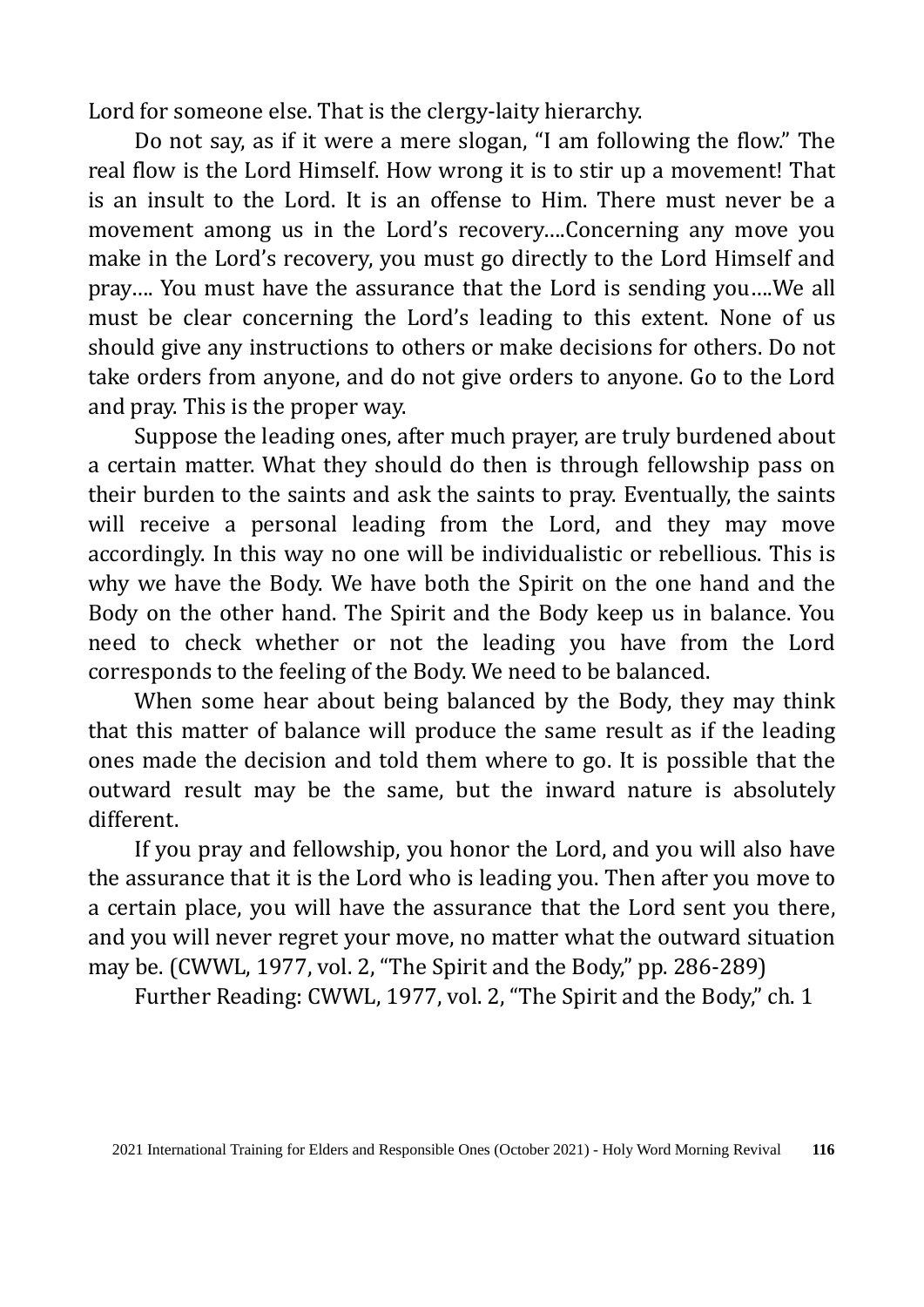### **Morning Nourishment**

Matt. 19:5-6 …"For this cause shall a man leave his father and his mother and shall be joined to his wife; and the two shall be one flesh." So then they are no longer two, but one flesh. Therefore what God has yoked together, let man not separate.

The real, actual, and prevailing function of the elders is to minister life, to feed people….The saints may come to you, especially the young ones, to get your help concerning their marriage, their choice in marriage, and even concerning their dating. I do not mean that we older ones should not help them, but there is a great temptation in helping them in these kinds of things. Eventually, we could fall into directing them or even somewhat controlling them. This is very dangerous.

Only the Lord knows who is a good match for another person. We do not know…. In the church life all we can do concerning the young people's marriage is to minister life to them. We must help them to look to the Lord's leading, to learn how to walk in the Spirit, and we should also help them not to indulge in lust or to have their own taste or choice….We should not try to conduct them into a marriage or match them. (CWWL, 1984, vol. 2, "Elders' Training, Book 4: Other Crucial Matters concerning the Practice of the Lord's Recovery," pp. 455-456)

### **Today's Reading**

There should not be any kind of controlling among us concerning the young saints' marriage….There is a temptation that the older ones among us would think that they could help the young ones. This, however, is the human hand, not the Lord's hand.

The matter of marriage is very complicated and is most perplexing. We should try to be very objective and try to render life to the young ones. Never try to bring two people together without any caution. This is dangerous….There is no need for us to touch this matter in a natural way.

<sup>2021</sup> International Training for Elders and Responsible Ones (October 2021) - Holy Word Morning Revival **117**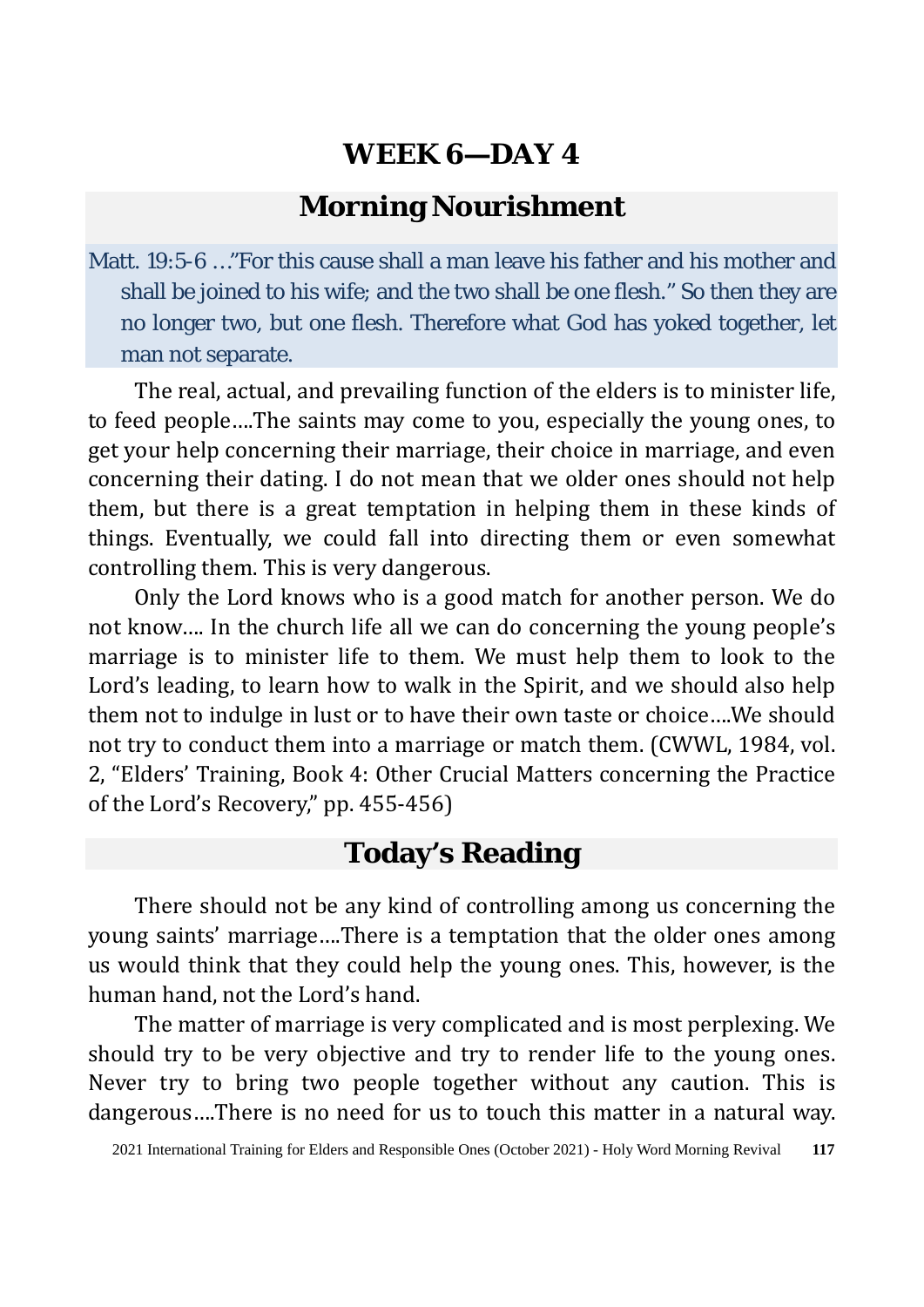We should leave this matter to the Lord and pray for the ones concerned. We should render as much life as we can to help them and never indicate who is their best match. We do not control, and even the more, we do not conduct or indicate what brother or sister might be best for them. If we leave this matter to the Lord, we will save the church much trouble.

On the other hand, when the elders realize that some young saints are dating in an improper way, they must render them some help. They should tell the ones concerned that it is altogether not safe for a young brother to be with a young sister in a loose way. Also, the elders should help them to consider their future. They should consider the matter of not getting engaged too quickly before marriage. They also must consider things regarding their family, their parents, their job, their financial situation, and other responsibilities. This is a real help in their human life. Sometimes young people are careless and are too much in their lust. We should help them to learn how to pray about their marriage and how to look to the Lord to restrict their indulgence and lust. We have to help them in morality, in human life, in spirituality, and in the Lord's way. They are young in the Lord and need this kind of help. On the one hand, we should not interfere with them; on the other hand, we have to help them in morality, in life, in human living, in taking care of the future, concerning their parents, and even in praying and seeking the Lord concerning the one whom they marry not being their choice. They should be helped to leave this matter to the Lord. As elders, we should do this because we are shepherding the flock….To help the saints in the matter of their weddings is a "pure help." There is nothing wrong with this. To help them sign the papers for their marriage does not mean that we are doing our best to bring them together. The Lord has already brought them together. (CWWL, 1984, vol. 2, "Elders' Training, Book 4: Other Crucial Matters concerning the Practice of the Lord's Recovery," pp. 456-457)

Further Reading: CWWL, 1984, vol. 2, "Elders' Training, Book 4: Other Crucial Matters concerning the Practice of the Lord's Recovery," ch. 9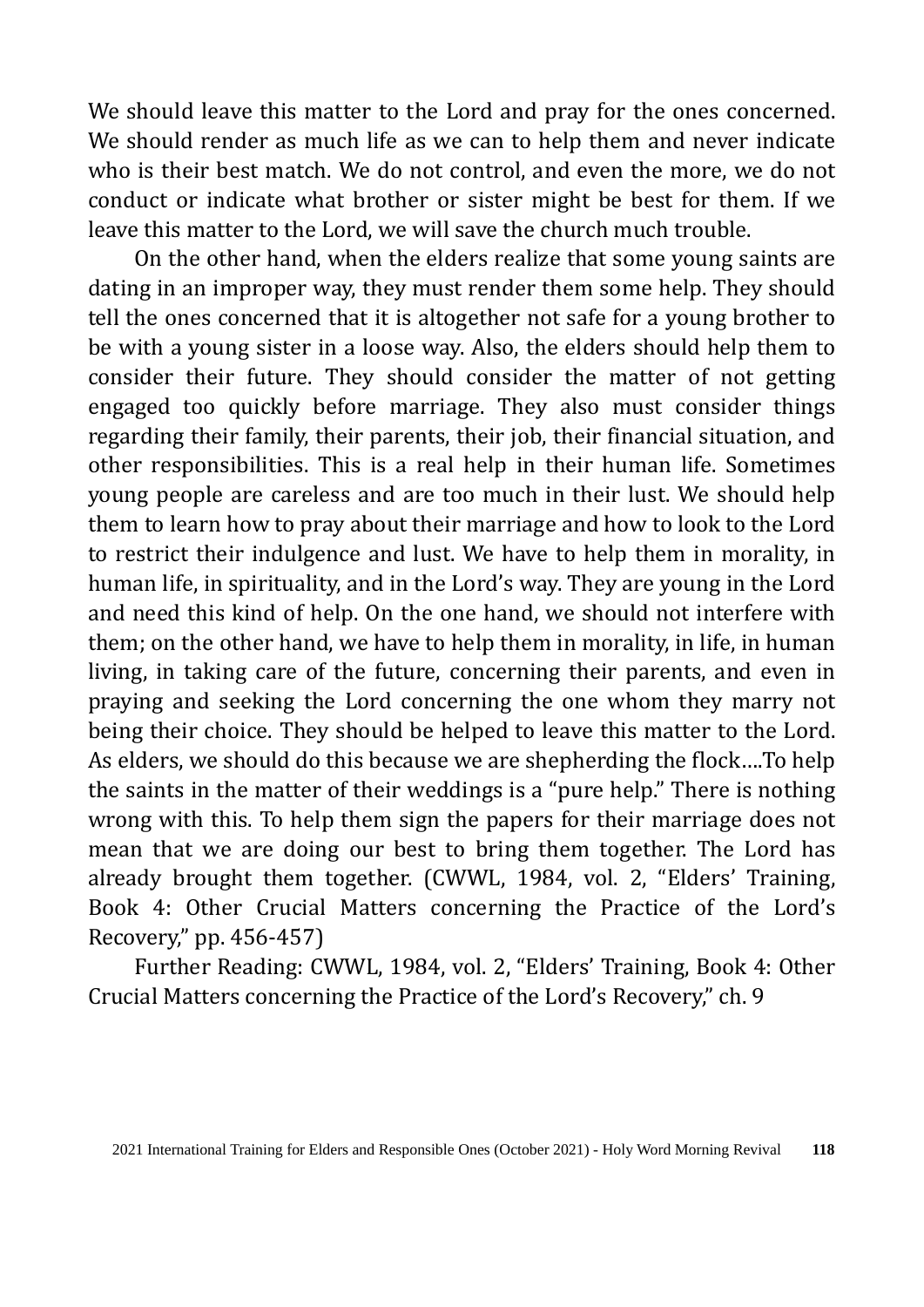### **Morning Nourishment**

Lev. 10:17 Why have you not eaten the sin offering in the place of the sanctuary? For it is most holy, and He gave it to you to bear the iniquity of the assembly, to make expiation for them before Jehovah.

Heb. 3:13 But exhort one another each day, as long as it is called "today," lest any one of you be hardened by the deceitfulness of sin.

If you know that someone has committed some sins, you have to pray for him and learn to minister Christ as the sin-dealing life to him that he may deal with his sins…. First, you yourself must be dealt with by enjoying Christ's sin-dealing life. Then you must minister such a Christ as the sin-dealing life to others…. Leviticus tells us that the priests were to eat the sin offering in the holy place that they might "bear the iniquity of the assembly, to make expiation for them before Jehovah" (10:17). As you are enjoying Christ as the sin-dealing life, you must have the capacity to bear the iniquity of God's people. You must learn to minister Christ to the dear ones who are in sin.

To minister Christ as the sin-dealing life to someone is not to go to him to point out his fault and condemn him. This will only cause damage…. A person who sins usually has his heart hardened (Heb. 3:13). If you are going to minister Christ to him, you have to trust in the Lord that you may have the grace with the Spirit to soften his hardened heart. You have to soften his heart and warm up his heart. Then the very Christ as life will be actually, really, and richly ministered to him, and this life, which is the Spirit, will work within him. You do not need to mention his fault, because the life that gets into him as the life supply will do a lot….This is the way to get rid of the sins among some saints. (CWWL, 1988, vol. 3, "A Timely Word," pp. 54-55)

# **Today's Reading**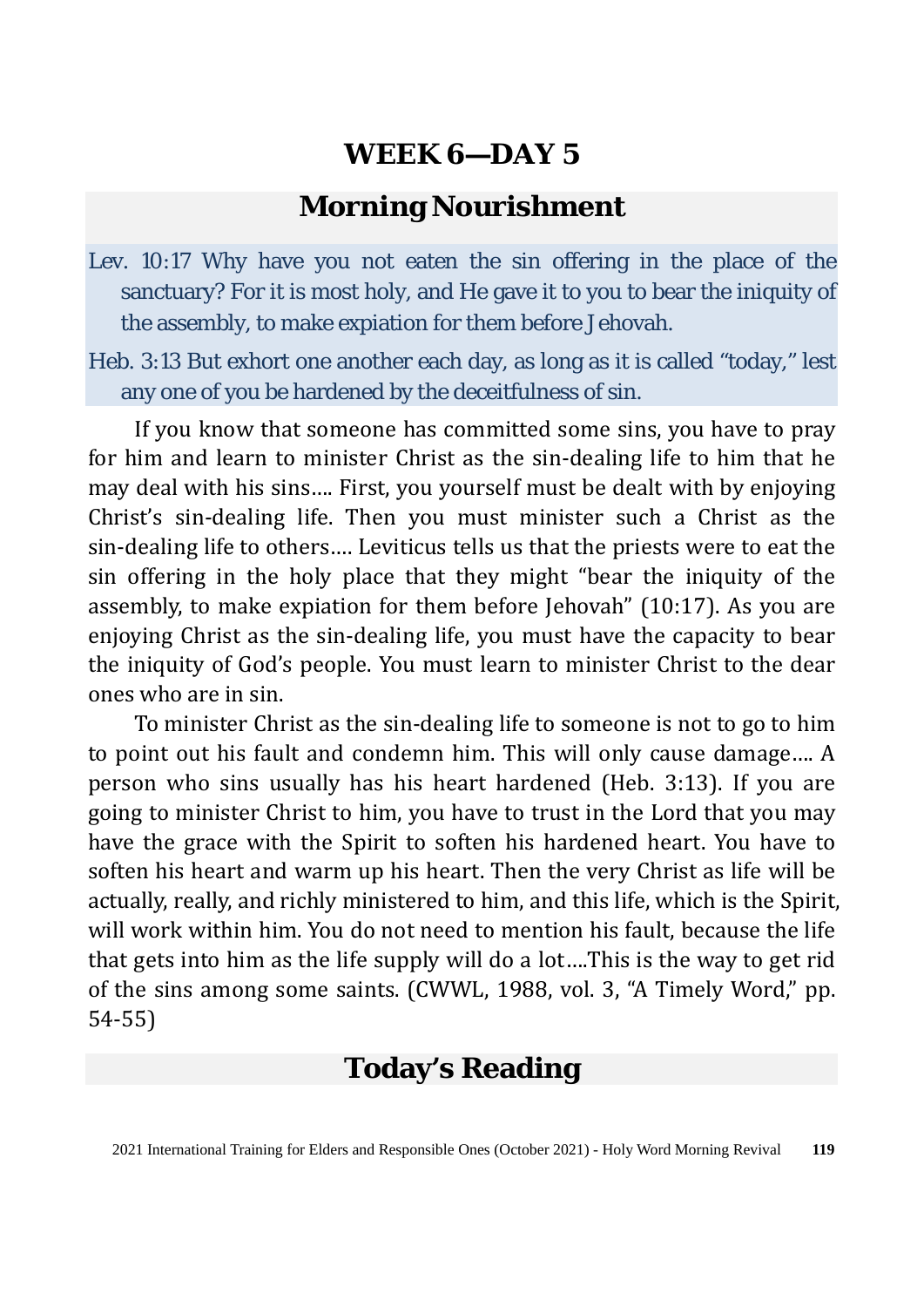The work to recover the sinful saints takes time. It cannot be quick. You have to be patient. Even if it took eight months or a year to get one or two sinful saints recovered, that would be a great thing. Galatians 6:1 says that when a brother is overtaken in some offense, those who are spiritual should restore him. We have to do our best to recover a fallen saint. Out of one hundred saints meeting together, maybe two or three are living in a sinful situation. Since you are enjoying Christ, you can pick up the burden to take care of one of them. Another brother may have a burden for the same person. Then you and he can fellowship about this one saint and work together to help him. If you two can work together for half a year to get this sinful brother recovered, this is a great, great help to the church life. This kind of ministry is the element for us to maintain the oneness of the Spirit in the church life.

The oneness can be maintained only in love by the Spirit. Criticism only builds up division and destroys the oneness…. After six months of your ministering Christ as the sin-dealing life to [a brother], his problem may be gone. This is not only to bear the iniquity of the people of God but also to solve the problems of the people of God. Furthermore, this is a practical way to maintain the oneness of the Spirit among the saints.

Let us all be diligent to keep the oneness and endeavor to live a life of love in the church life. Love builds up, but knowledge kills (1 Cor. 8:1; 2 Cor. 3:6). Always live a life in love. Whether or not you go to help a certain one is secondary. The primary thing is to love all the saints, whether they are good or bad, with the same love. We have a tendency to love the stronger saints but not the weaker ones. We must love all the saints with the same love. As long as someone is a saint, he is a member in the church, and we should love him with the same love with which we love the other saints. This will kill the germs, destroy the problems, and build up a permanent, lasting oneness of the Spirit. (CWWL, 1988, vol. 3, "A Timely Word," pp. 55-56)

Further Reading: CWWL, 1988, vol. 3, "A Timely Word," ch. 1; CWWL, 1994-1997, vol. 5, "How to Be a Co-worker and an Elder and How to Fulfill Their Obligations," ch. 4

<sup>2021</sup> International Training for Elders and Responsible Ones (October 2021) - Holy Word Morning Revival **120**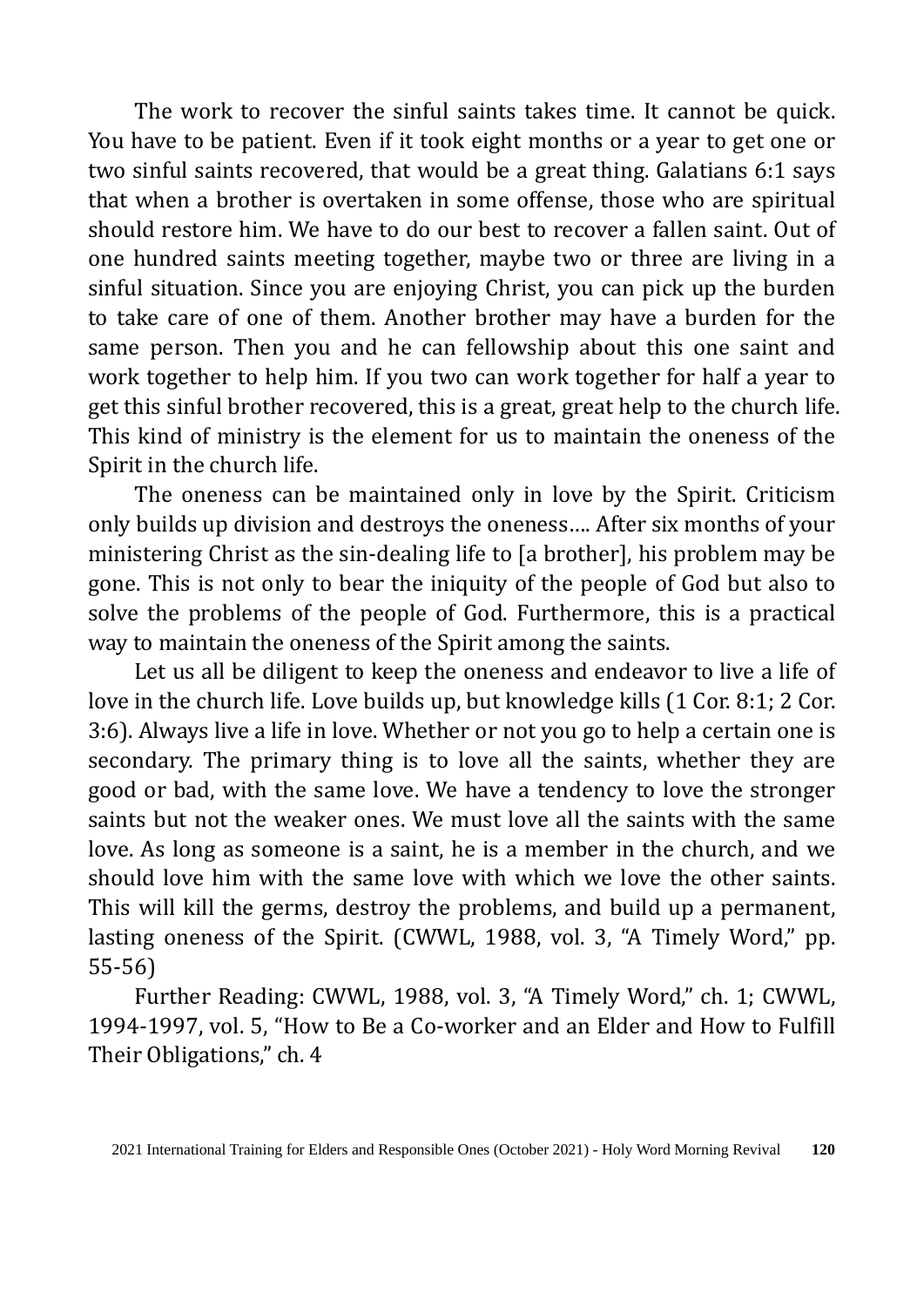### **Morning Nourishment**

Psa. 32:1 Blessed is he whose transgression is forgiven; whose sin is covered.

1 Cor. 13:4-5 Love suffers long. Love is kind; it is not jealous. Love does not brag and is not puffed up; it does not behave unbecomingly and does not seek its own things; it is not provoked and does not take account of evil.

Nearly everyone loves a good person, but… if a brother is led astray from the truth to attend the denominations or go to the movies, our small group may feel that we do not need him, and we do not accept him because he is not qualified. This is not love; this is hate. Love covers many sins….To uncover is not love. Hatred stirs up strife, but love covers all sins [Prov. 10:12]. We would rather be like the sons of Noah who covered their father's nakedness, which was due to his drunkenness…. Covering brings in blessing, but uncovering brings in a curse. This is not a small matter. Those who uncover suffer the curse, but those who cover others' sins, defects, and shortcomings enjoy, gain, and receive blessing. Cover a multitude of sins in James 5:20 is an Old Testament expression used by James to indicate that turning an erring brother back is to cover his sins so that he is not condemned. Cover…sins here equals sins… forgiven in verse 15, as in Psalm[s] 32:1…[and] 85:2. (CWWL, 1994-1997, vol. 5, "A Word of Love to the Co-workers, Elders, Lovers, and Seekers of the Lord," pp. 15-16)

### **Today's Reading**

Love is not jealous, is not provoked, does not take account of evil, covers all things, endures all things, never falls away, and is the greatest (1 Cor. 13:4-8, 13). Jealousy is in our nature. Also, love is not provoked. People are easily provoked because of the shortage of love. Regardless of how much we are rebuked, we will not be provoked if we are filled with the divine love. Love does not take account of evil. We have to confess that we have taken account of other people's evil. Some wives have a record, an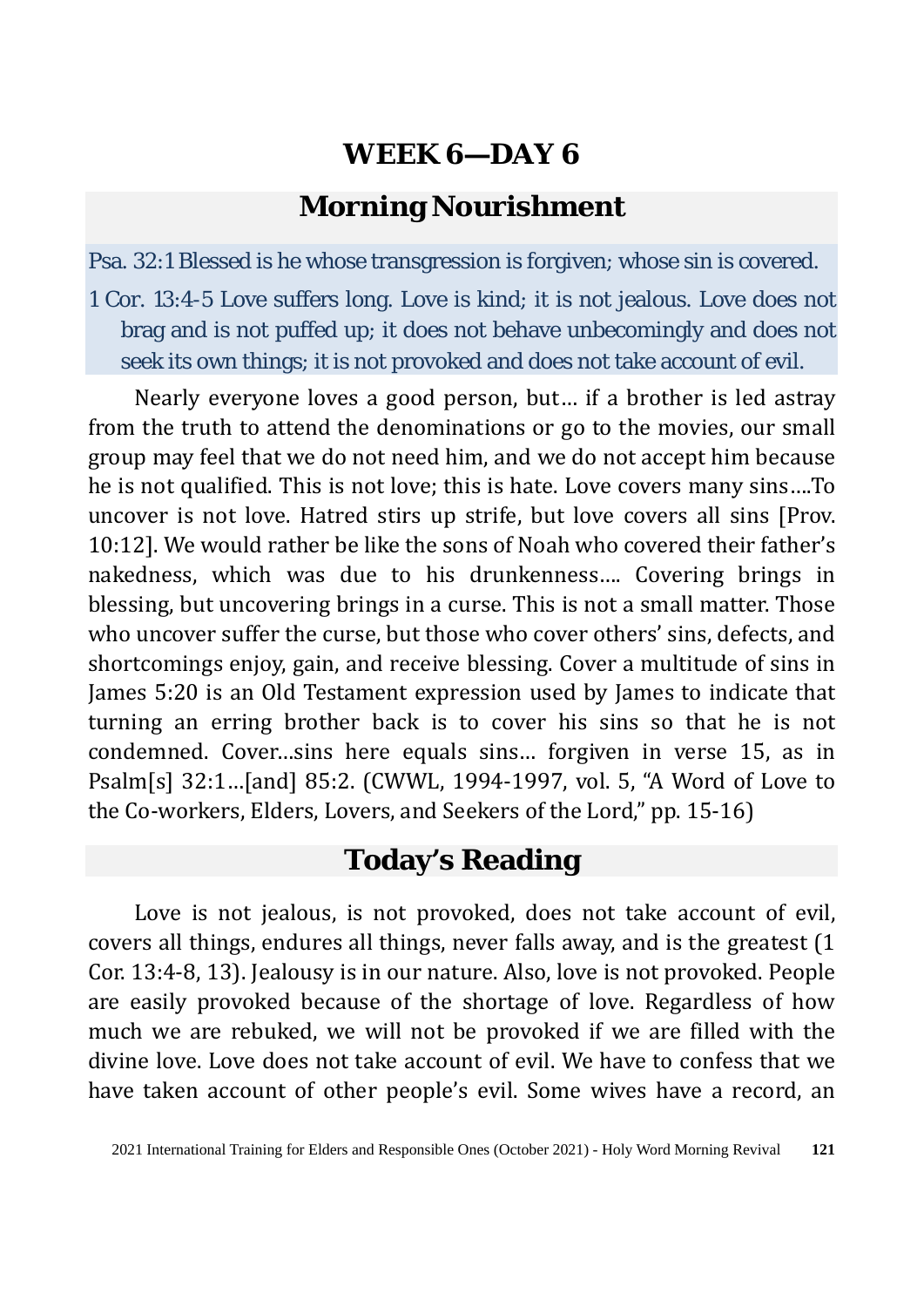account, of their husband's failures and defects. This record may not be written, but it is in their mind.

The elders need to realize that in their shepherding, they have to cover others' sins, to not take account of others' evils. Love covers all things, not only the good things but also the bad things. Whoever uncovers the defects, shortcomings, and sins of the members of the church is disqualified from the eldership. (CWWL, 1994-1997, vol. 5, "The Vital Groups," pp. 123-124)

Both 2 Peter and Jude speak of the matter of reviling. Reviling is done through our speaking….Those who take in reviling words bear the same responsibility as those who speak reviling words…. In order for the church to maintain the oneness, the brothers and sisters have to withstand reviling words.

The consciousness of sin comes from knowing God. In the same way, the consciousness of reviling words comes from the knowledge of the Body. Reviling words are opposed to the testimony of the Body.

We need to be a person who has been taught by God and who is under control. Only those who do not speak carelessly or express their opinions carelessly can hope to be used by God. Only these ones can represent the Head. Only such people can lead the brothers and sisters on in the way ahead of them. God will never entrust authority to those who by nature like to criticize…. If you are a person with your head removed, you immediately sense when others' heads have asserted themselves…. You know it because you have been judged in this matter already…. If a brother has been dealt with in these two things, that is, in the matter of speaking and in learning not to assume headship, there is no difficulty in the exercise of authority. Those who cause problems in these two matters do not know what the Body is. (Messages Given during the Resumption of Watchman Nee's Ministry, 1st ed., vol. 2, pp. 505-507, 509-510)

Further Reading: CWWL, 1994-1997, vol. 5, "The Vital Groups," ch. 8; Messages Given during the Resumption of Watchman Nee's Ministry, 1st ed., vol. 2, ch. 66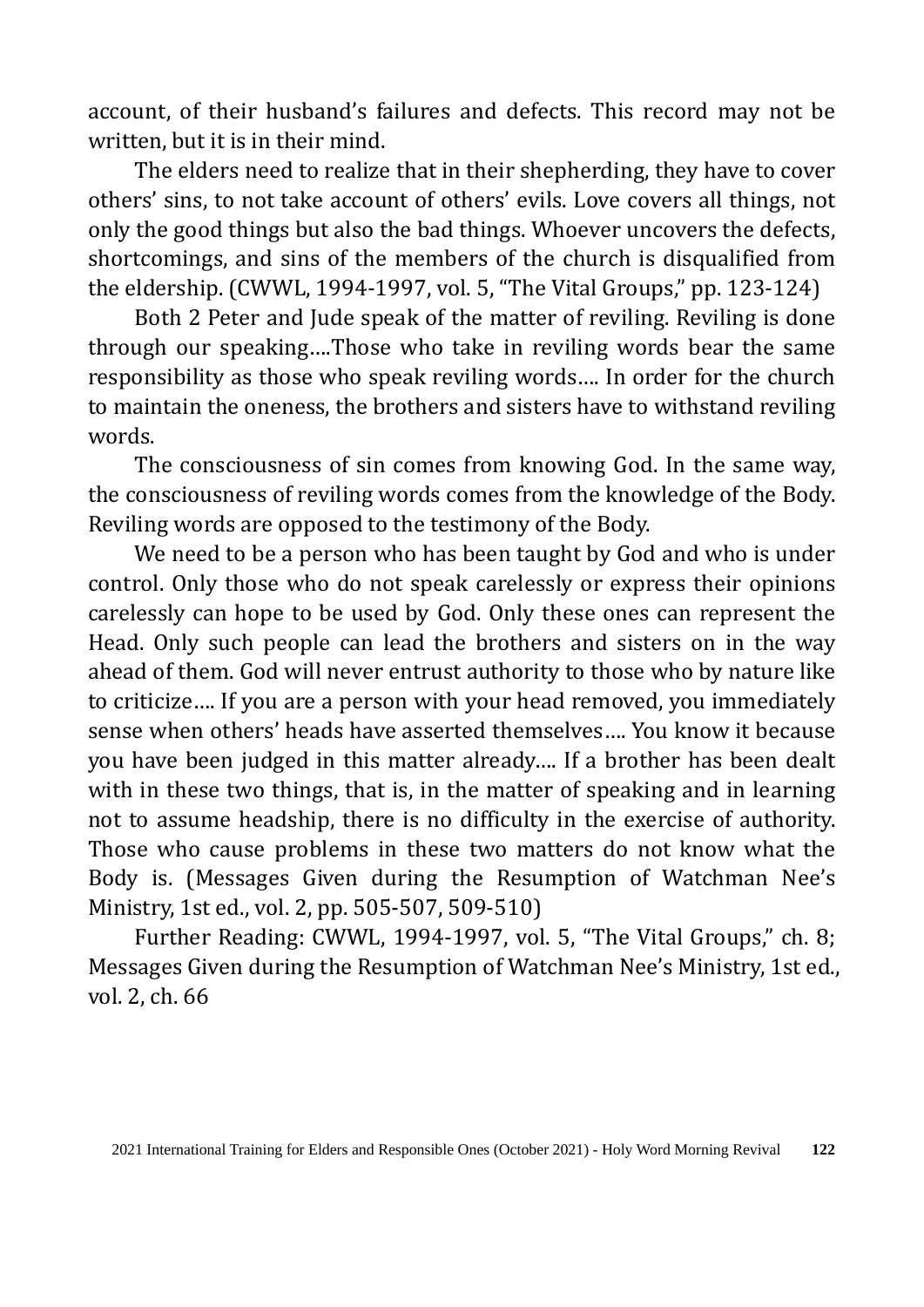# **‹‹ WEEK 6 — HYMN ››**

# **Hymns, #1221 Jesus, our wonderful Shepherd**

The Church — As God's Flock

1

Jesus, our wonderful Shepherd Brought us right out of the fold Into His pasture so plenteous, Into His riches untold. Glorious church life, Feasting from such a rich store! Here where we're dwelling in oneness God commands life evermore.

2

In the divisions He sought us, Weary and famished for food; Into the good land He brought us, Oh, to our spirit how good!

3

 Jesus Himself is our pasture, He is the food that we eat; We as His sheep are fed richly Each time, whenever we meet.

4

 Dwell we here on a high mountain, Wet with the morning-fresh dew. Slaking our thirst at the fountain, Water so living and new.

5

Christ is our rest and enjoyment, Here we have nothing to fear; Here all the sheep dwell securely, Kept by His presence so dear.